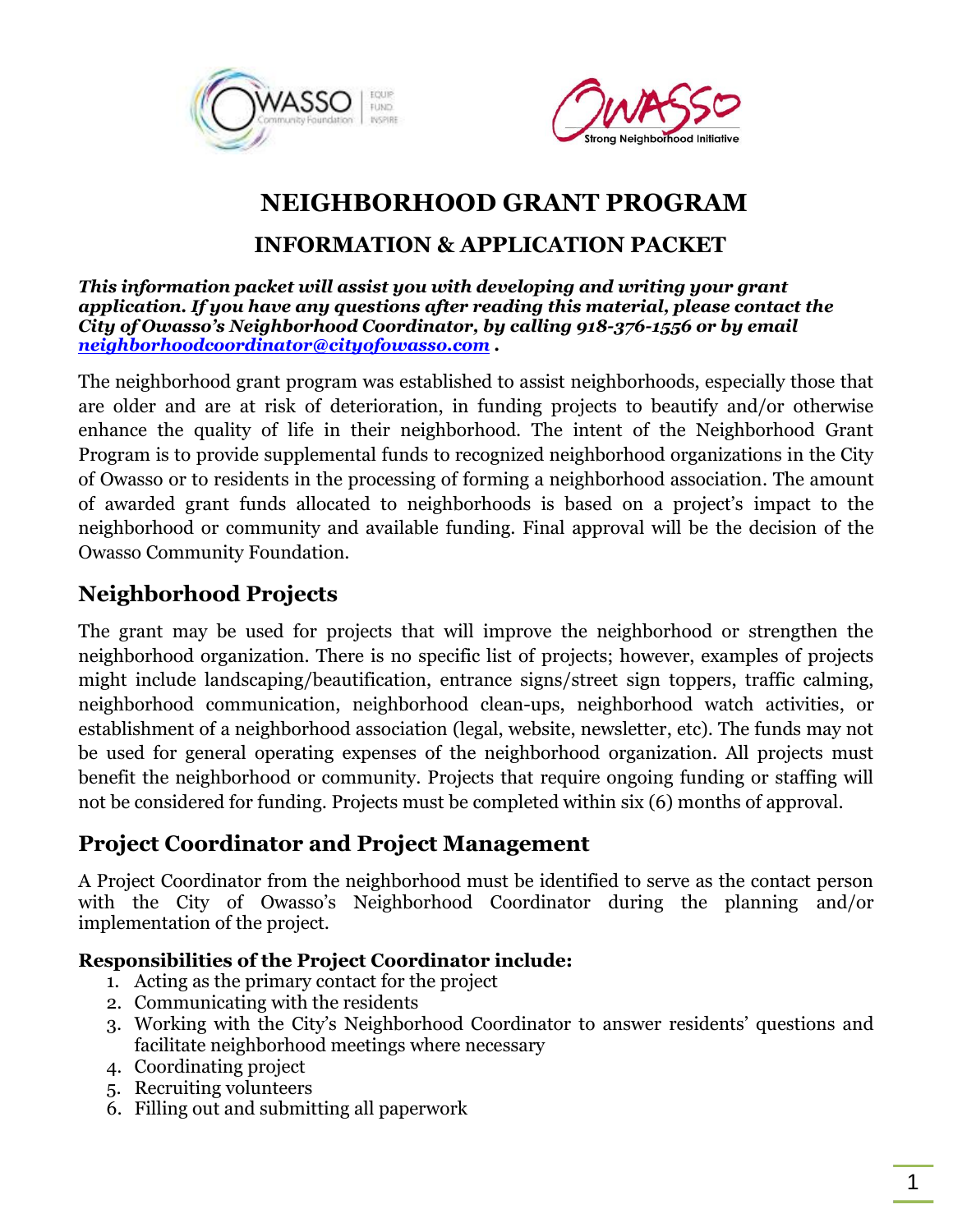- 7. Financial accountability and documentation of expenditures and reimbursement for purchases, submitting invoices, etc.
- 8. Include a letter of endorsement for the project from the neighborhood association representing the area in which the project will be done

## **Developing a Budget**

All applications must include a project budget that includes all costs for the project. Researching costs early is critical to developing a budget. The following suggestions may help in developing a realistic budget:

- Make a list of all materials and services needed to accomplish the project
- Get cost estimates for each item from more than one reliable source. Cost estimates need to be accurate and realistic

### **Neighborhood Investment**

Grant projects require a neighborhood investment for grant funds awarded. Neighborhood investment may be composed of many different things, including cash resources from the neighborhood group generated through fund-raising and pledges, volunteer labor, donations in the form of materials and/or services. The best way to consider ideas for investment is to generate a list of all resources needed to complete the project and to identify those items that can be found in the neighborhood. Don't forget human resource expertise that may be needed to develop a design or supervise construction.

**Determining value of investment** (please use the following criteria):

- 1. Volunteers Labor equates to **\$15.00 per hour**
- 2. Donated professional services or skilled labor valued at the "reasonable customary rate".
- 3. Donated material or supplies valued at market cost.
- 4. Cash amount from neighborhood fundraising and pledges.

#### **Guidelines to use when determining how to provide neighborhood investment:**

- To qualify as volunteer labor, volunteers must be working on the approved neighborhood grant project as described in the grant application. (Include a list of names of volunteers that will be working on the project.)
- The intent of the project is to encourage neighborhood and community involvement by all neighborhood residents, so as many volunteer labor hours as possible should be expended on the neighborhood grant project itself.
- The neighborhood group that pledged the investment will be responsible for delivering the investment in all cases – no matter who acts as the Project Coordinator. All commitments for the investment must be in hand at the start of the project or a plan in place to raise the needed funds.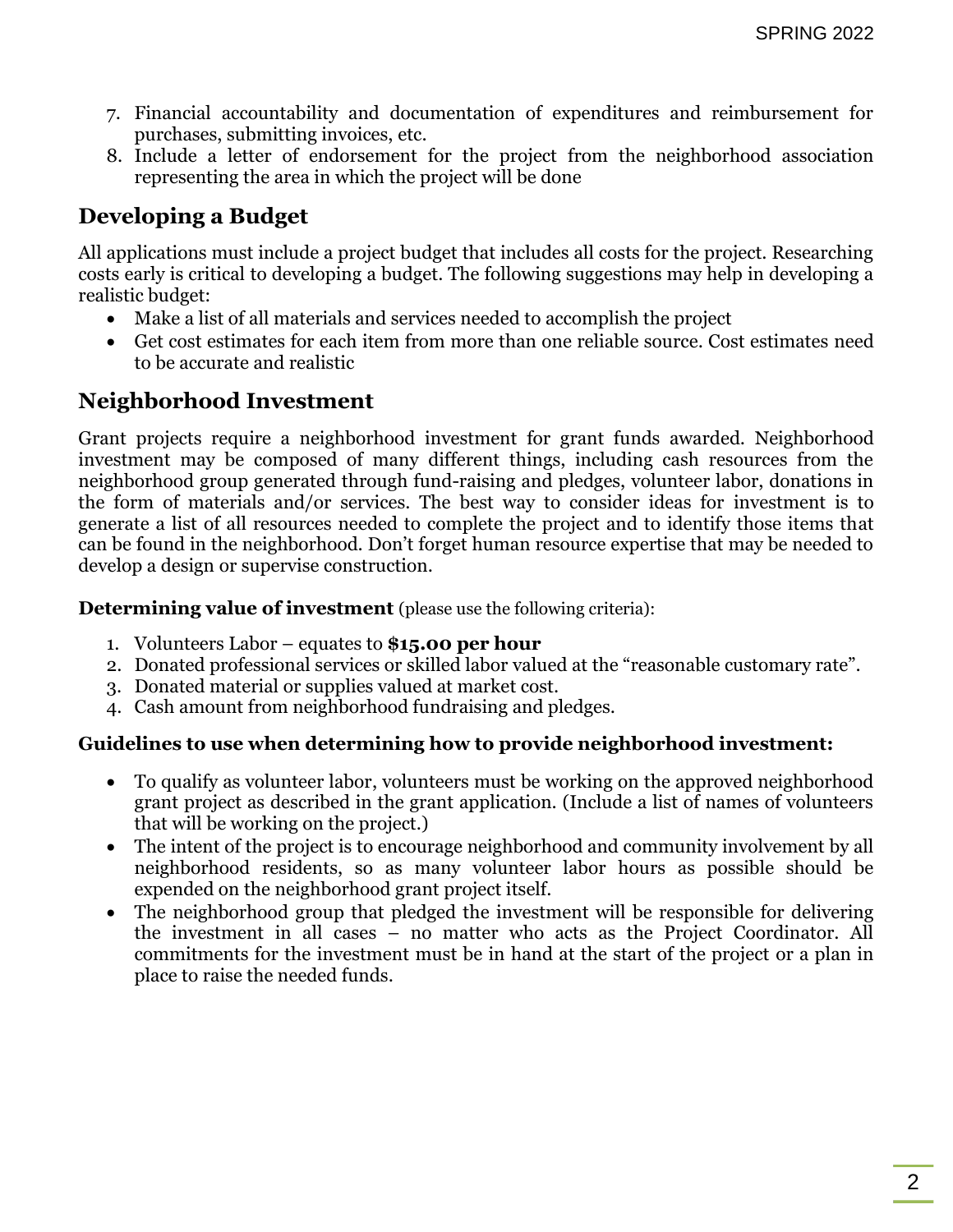## **PROJECT EVALUATION**

| The following criteria is used      | <b>EXPLANATION</b>                                                                                                                                                                                                                                                                                 |
|-------------------------------------|----------------------------------------------------------------------------------------------------------------------------------------------------------------------------------------------------------------------------------------------------------------------------------------------------|
| to evaluate projects:               |                                                                                                                                                                                                                                                                                                    |
| 1. Scope/Quality/Plan               | The project has a well-defined scope with the products of the<br>process clearly defined. For each step of the process, it is<br>specifically explained what is being done, who is doing it, and<br>how it relates to the final product. The leaders are identified and<br>have made a commitment. |
| 2. Community Benefit                | The application is clear and specific on the issue(s) to be                                                                                                                                                                                                                                        |
|                                     | addressed and provides documentation that the problem exists.                                                                                                                                                                                                                                      |
|                                     | The proposal demonstrates a commitment to seek a workable                                                                                                                                                                                                                                          |
|                                     | solution. The possible outcome will have widespread benefit for                                                                                                                                                                                                                                    |
|                                     | the entire neighborhood.                                                                                                                                                                                                                                                                           |
|                                     |                                                                                                                                                                                                                                                                                                    |
| 3. Neighborhood<br>Participation    | There is a specific, well thought out plan for involvement of the<br>neighborhood and business community in all phases of the                                                                                                                                                                      |
|                                     | project/activity. The<br>application demonstrates that the<br>neighborhood is using this program as a means to address key                                                                                                                                                                         |
|                                     | issues within the neighborhood, is taking an active role in                                                                                                                                                                                                                                        |
|                                     | addressing them, and will have continued involvement in the                                                                                                                                                                                                                                        |
|                                     | implementation of the plan.                                                                                                                                                                                                                                                                        |
| 4. Investment Capability            | The budget is well thought out and realistic. There is                                                                                                                                                                                                                                             |
|                                     | documentation of funds for the neighborhood match or there is                                                                                                                                                                                                                                      |
|                                     | evidence of pledges from the neighborhood (including residents,                                                                                                                                                                                                                                    |
|                                     | businesses, others). There is documentation of in-kind                                                                                                                                                                                                                                             |
|                                     | donations. There is a commitment for volunteer contribution                                                                                                                                                                                                                                        |
|                                     | toward project completion.                                                                                                                                                                                                                                                                         |
| 5. Consistency with                 | Project/activity implements, or is a step in implementing, one or                                                                                                                                                                                                                                  |
| <b>Adopted Plans &amp; Policies</b> | more recommendations in an existing adopted neighborhood                                                                                                                                                                                                                                           |
|                                     | plan. The project/activity is clearly consistent with City policies.                                                                                                                                                                                                                               |
|                                     |                                                                                                                                                                                                                                                                                                    |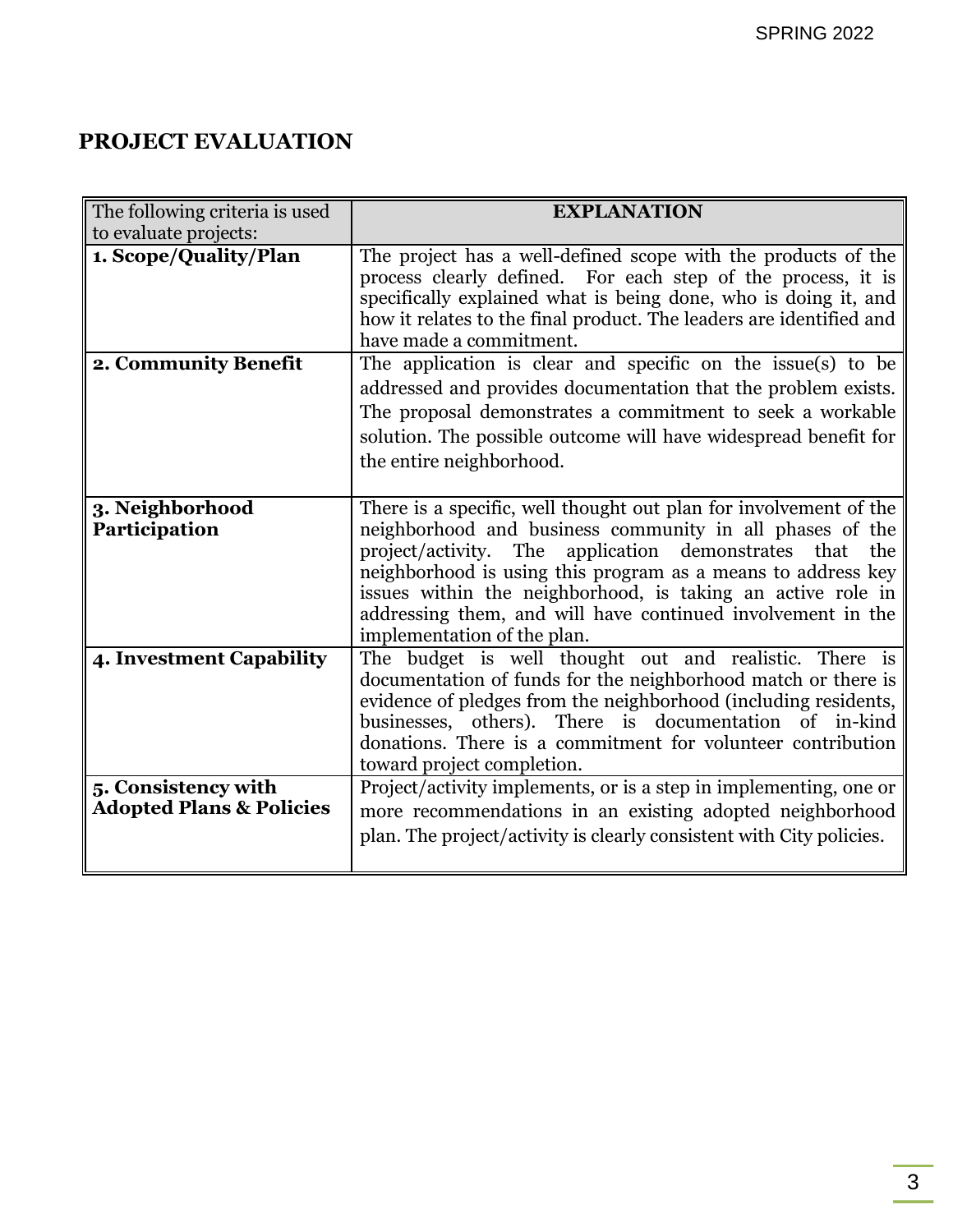### **Approval Process and Review**

Applications are due to the City of Owasso's Neighborhood Coordinator **by 5 p.m. on the scheduled due date for that year.**

#### **Applications may be delivered to City Hall at 200 S. Main, to Owasso's Neighborhood Coordinator or mailed to:**

**City of Owasso Neighborhood Coordinator P.O. Box 180, Owasso, OK 74055** 

Owasso's Neighborhood Coordinator will review the application packet to determine the required items have been included. If there is any missing information, the Neighborhood Project Coordinator will be contacted to obtain the required items.

Once the application packet is deemed complete, it will be submitted to the Owasso Community Foundation Neighborhood Grant Committee for approval. The Committee will review each application submitted and score them based on the evaluation criteria listed in the above guidelines. Once a decision has been made, each association applicant will be notified by mail.

In addition to a letter notification, the approved applicants will receive Final Budget Report forms that must be completed and submitted with supporting documentation for reimbursement to Owasso's Neighborhood Coordinator. An approved application serves as a notice to the association to proceed with the project.

Once the project is completed, the City of Owasso staff will conduct an inspection to verify the work has been completed per the application request. When verification is finished and a complete Final Budget Report along with receipts/invoices is submitted, the final grant reimbursement to the applicant association will be made by Owasso Community Foundation within 30 calendar days of inspection and final approval.

### **Payment of Providers**

Because grant funds are public dollars, the Owasso Community Foundation (OCF) must meet certain audit requirements for funds that it expends. The OCF handles all grant accounts. There are two ways in which the grant funds will be disbursed:

- 1. Portion of grant funds could be available to be disbursed prior to completion of project subject to approval of the OCF.
- 2. Final reimbursement paid directly to the neighborhood group upon completion of project subject to the inspection and verification project is completed.

*Note: Until the project receives approval from the Owasso Community Foundation, the Foundation and the City of Owasso are not responsible for nor will it pay for any expenses or costs incurred by the applicant for the project.*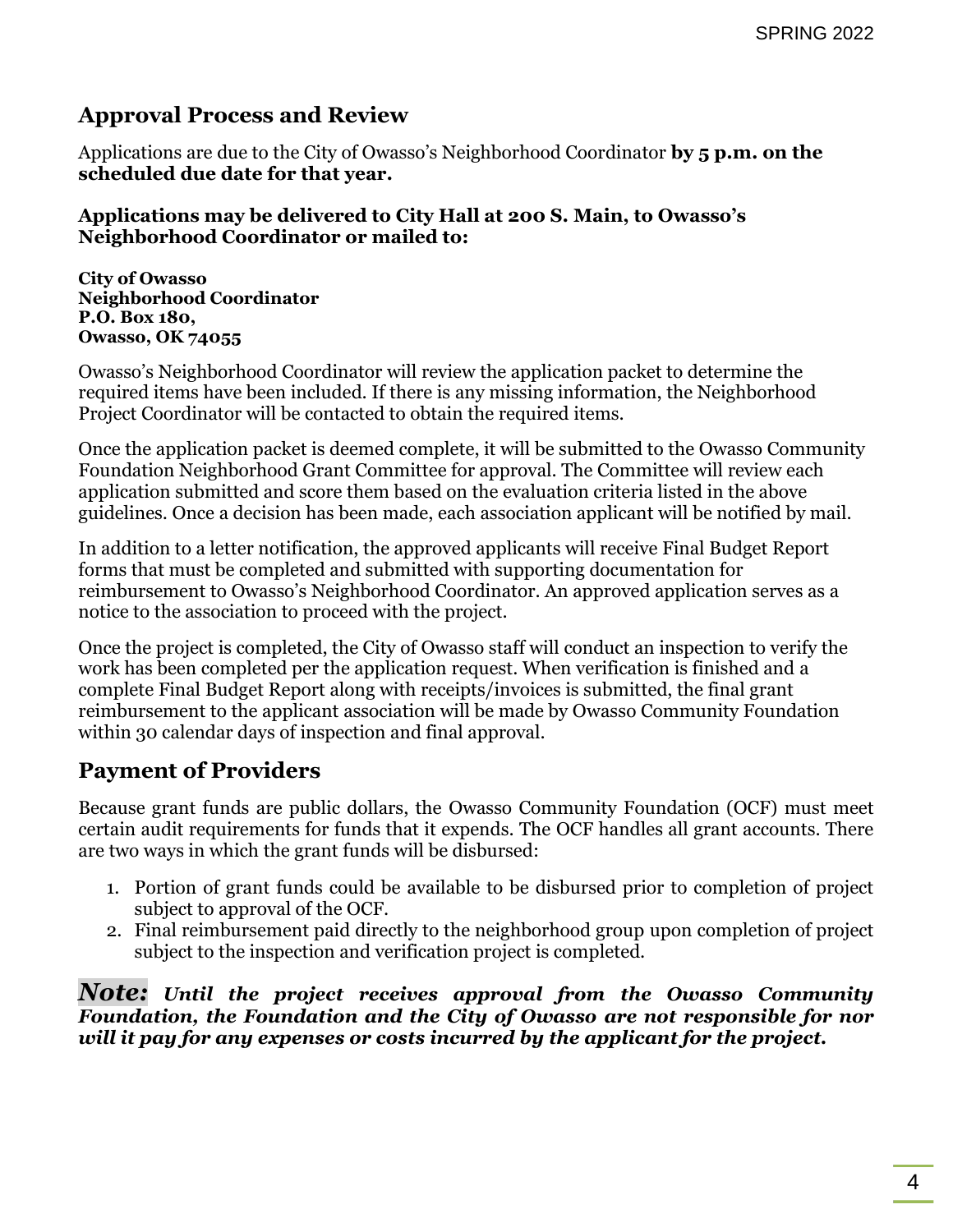



#### **NEIGHBORHOOD GRANT Application (Please Print or Type)**

### **SECTION 1 – General Information**

Name of Neighborhood Association or Eligible Group:

| <b>NAME OF TWO OTHER PROJECT TEAM MEMBERS</b> |  |
|-----------------------------------------------|--|
|                                               |  |
|                                               |  |
|                                               |  |
|                                               |  |
|                                               |  |

Neighborhood boundaries: (Please identify the north, south, east and west boundaries of your neighborhood association/network or proposed neighborhood network.)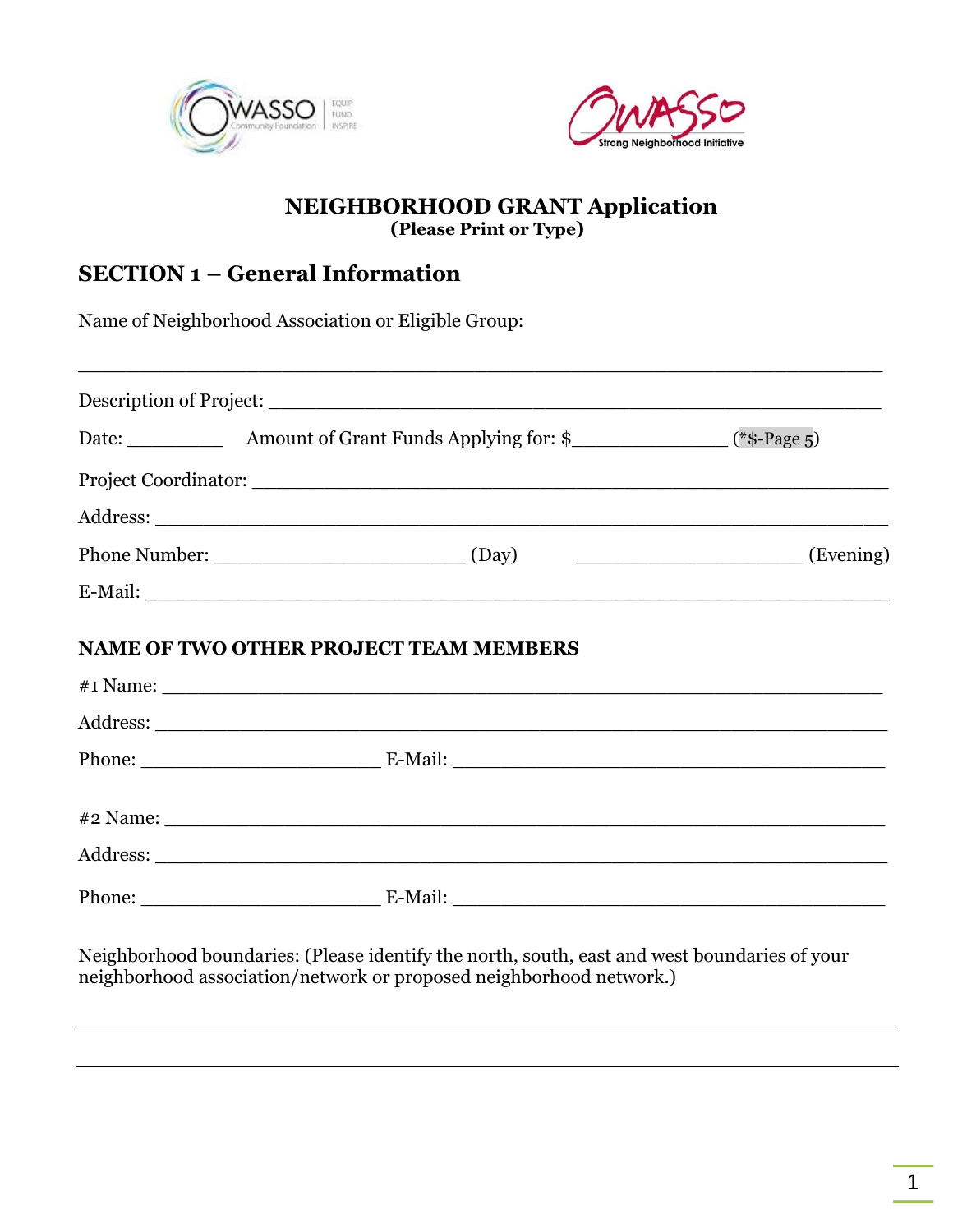## **SECTION 2 – Qualifying Information for Project**

1. Briefly describe your project and attach any applicable plans or designs.

2. How did you choose this project? Please describe the level of neighborhood support for it.

3. Identify the location of your project and provide specific issues and activities that will be undertaken as part of this project?

4. Briefly describe the benefits of the project to the neighborhood or community:

5. Does your project require upkeep/maintenance beyond the grant period? **YES or NO** If YES; how will it be provided? (i.e. funding, volunteers, etc.)

\_\_\_\_\_\_\_\_\_\_\_\_\_\_\_\_\_\_\_\_\_\_\_\_\_\_\_\_\_\_\_\_\_\_\_\_\_\_\_\_\_\_\_\_\_\_\_\_\_\_\_\_\_\_\_\_\_\_\_\_\_\_\_\_\_\_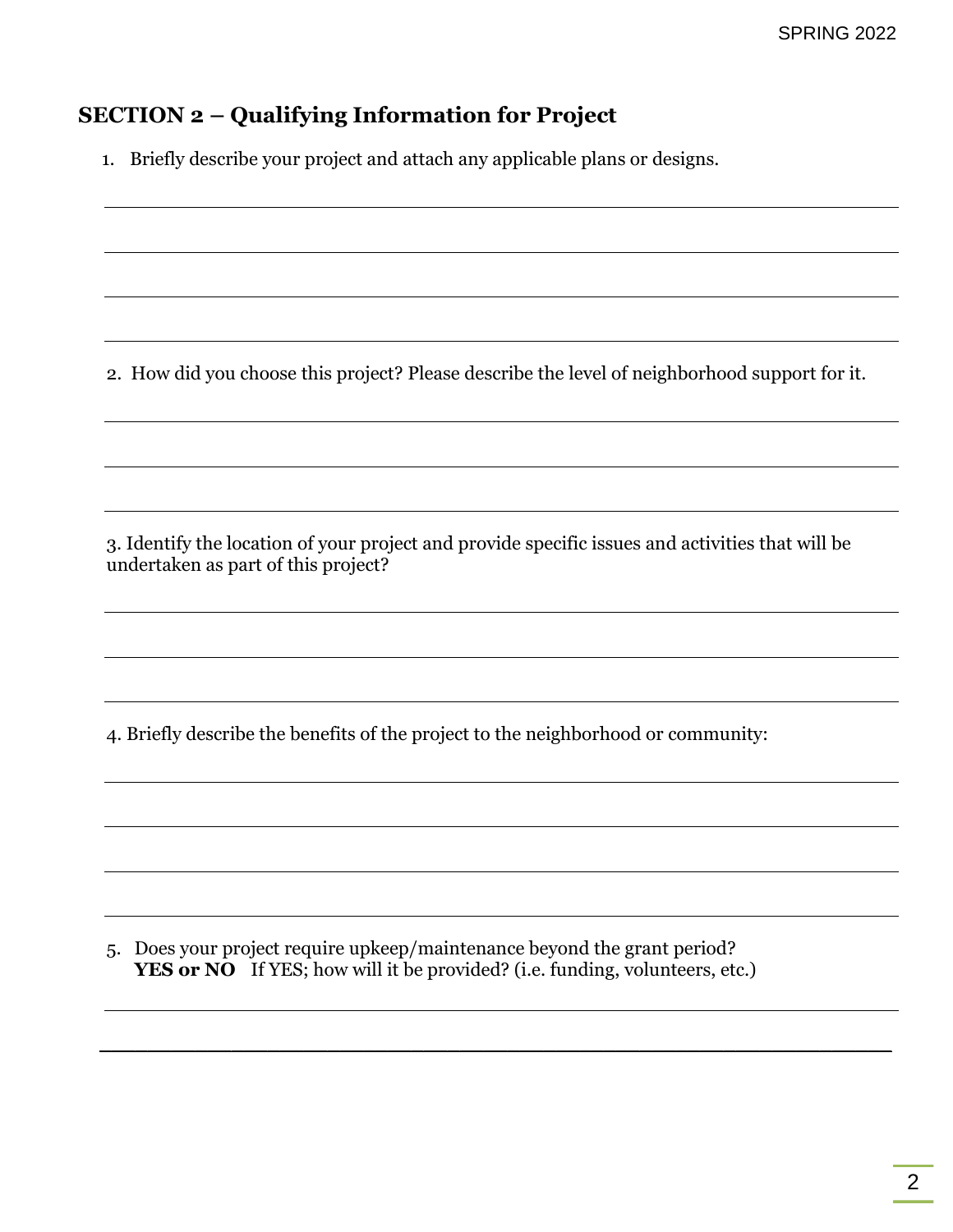#### **PLAN/MILESTONE STEPS/TIME LINE (Completion Dates)**

| - |  |
|---|--|
|   |  |
| O |  |

#### **SECTION 3 – PROJECT BUDGET:**

**Please provide a project budget, including all costs needed to complete your project (materials, services, labor, volunteer hours, etc.)**

- A. Description: list each item needed to complete the project
- B. Quantity: list the amount/quantity of each item needed
- C. Cost per item: list how much each item costs
- D. Total item cost: calculate total cost (Quantity x Cost per item)
- **E. INCLUDE in your Budget – Contribution from Volunteer hours & any Donated Materials/Services**

| <b>Project Item description:</b>                                   | <b>Quantity:</b> | Cost per item: | <b>Total item cost:</b> |
|--------------------------------------------------------------------|------------------|----------------|-------------------------|
|                                                                    |                  |                |                         |
|                                                                    |                  |                |                         |
|                                                                    |                  |                |                         |
|                                                                    |                  |                |                         |
|                                                                    |                  |                |                         |
|                                                                    |                  |                |                         |
|                                                                    |                  |                |                         |
|                                                                    |                  |                |                         |
| <b>**Sub-Total of Project Costs</b>                                |                  |                | \$                      |
| <b>TOTAL-Donated</b><br><b>Materials/Services #2</b><br>${Page 4}$ |                  |                | $\pm$<br>\$             |
| <b>TOTAL - Volunteer Labor #3</b><br>${Page 4}$                    |                  |                | $\overline{+}$<br>\$    |
|                                                                    |                  |                |                         |
| <b>TOTAL PROJECT</b><br><b>BUDGET:</b>                             |                  |                | \$                      |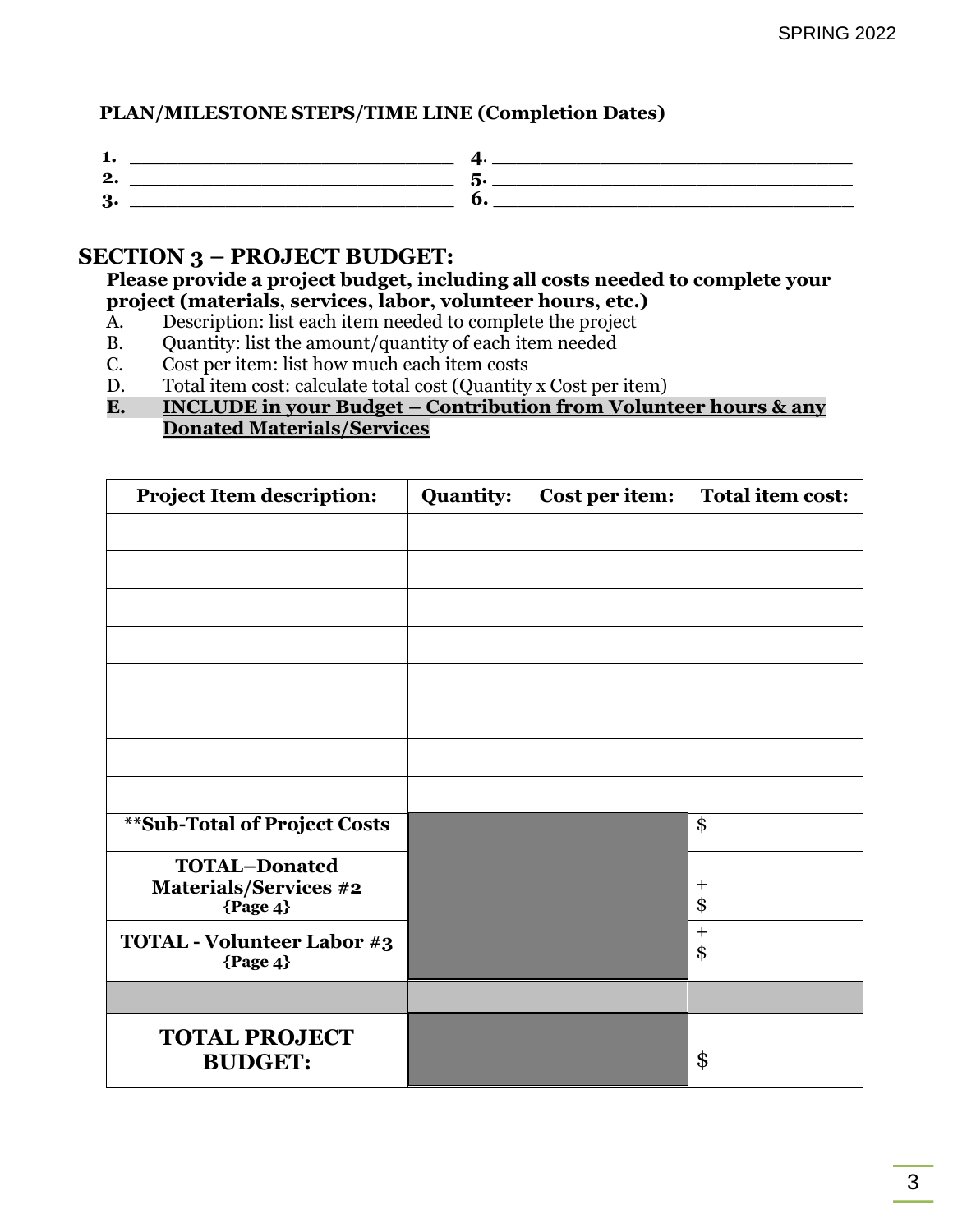#### **Neighborhood's REQUIRED CONTRIBUTION FOR PROJECT:**

*{this includes funds from neighborhood organization, donated materials or services & Volunteer Labor to go toward the Total Cost of the Project}*

| Neighborhood's funds raised or will be raised<br>* list name of contributing party – individual or Neighborhood Organization | <b>Total Funds from</b><br>Neighborhood: |
|------------------------------------------------------------------------------------------------------------------------------|------------------------------------------|
|                                                                                                                              |                                          |
|                                                                                                                              |                                          |
|                                                                                                                              |                                          |
|                                                                                                                              |                                          |
|                                                                                                                              |                                          |
| TOTAL NEIGHBORHOOD FUNDS - PROJECT (#1):                                                                                     | \$                                       |
| Total add to Neighborhood's Investment – Page 5                                                                              |                                          |

| Organization donated materials or<br>professional services:<br>{list donated materials/services}                                                   | <b>Quantity:</b> | Cost per item<br>or hour: | <b>Total cost:</b> |
|----------------------------------------------------------------------------------------------------------------------------------------------------|------------------|---------------------------|--------------------|
|                                                                                                                                                    |                  |                           |                    |
|                                                                                                                                                    |                  |                           |                    |
| <b>TOTAL DONATED MATERIALS</b><br><b>PROFESSIONAL SERVICES (#2):</b><br>Add Total to Project Budget-Page 3<br>& Neighborhood's Investment – Page 5 |                  |                           | \$                 |

| <b>Estimated number Volunteer hours</b><br>to complete the project:          | Vol cost per<br>hour | <b>Total Contribution:</b> |    |
|------------------------------------------------------------------------------|----------------------|----------------------------|----|
| # of Volunteers + # of Hours x $$15/hour$                                    | \$15.00/hour         |                            |    |
| <b>TOTAL VOLUNTEER HOURS (#3):</b>                                           |                      |                            | \$ |
| Add Total to Project Budget – Page 3<br>& Neighborhood's Investment - Page 5 |                      |                            |    |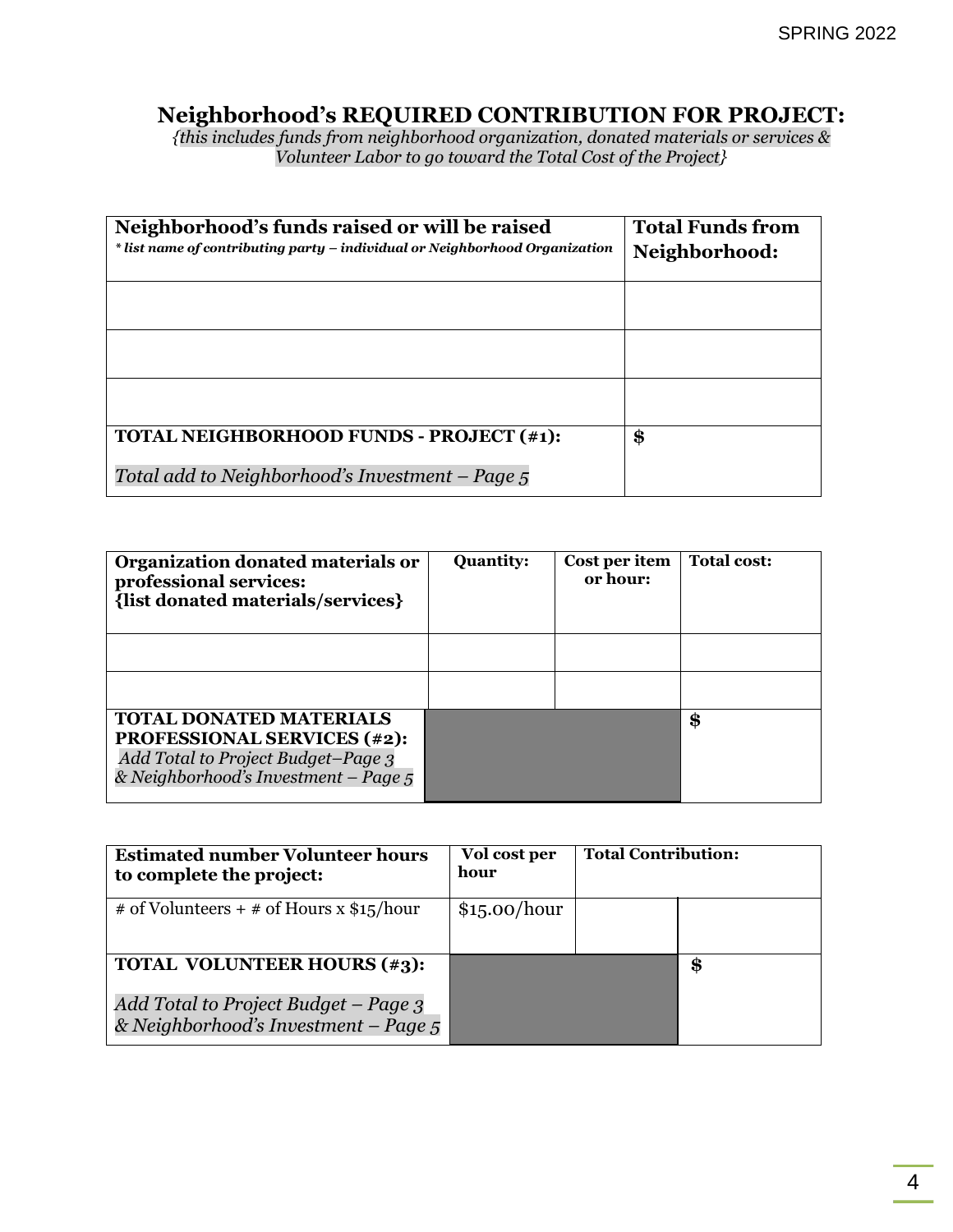| <b>TOTAL PROJECT BUDGET</b><br>(matches project budget total-Page 3):                    | \$          |
|------------------------------------------------------------------------------------------|-------------|
| TOTAL OF NEIGHBORHOOD'S INVESTMENT TO PROJECT                                            |             |
| Neighborhood's funds/will be raised                                                      |             |
| <b>Total of Donated materials/services</b>                                               | $(\#2):$ \$ |
| <b>Total Contribution - Volunteer hours</b>                                              | $(\#3):$ \$ |
| <b>TOTAL NEIGHBORHOOD INVESTMENT:</b><br>$(Add #1 #2 & 43 for Total from Neighbourhood)$ | $(-)$ \$    |
| <b>GRANT AMOUNT REQUESTED:</b><br>(Total Project Budget – Neighborhood Investment)       | \$          |

# *\*If your neighborhood organization collects funds/dues on an on-going basis, please submit a Financial Statement or copy of Bank Statement along with your Grant Application.*

# **\*\*\*\*\* APPLICATION CHECKLIST \*\*\*\*\***

- Completed & Signed Application
- \_\_\_ Budget information/financial statement
- \_\_\_ Signature of Project Coordinator and HOA President/Network Leaders
- \_\_\_ Location Map of Project
- \_\_\_ Required permits/permissions plan (*if applicable*)
- \_\_\_ Quotes from contractor(s) (*if applicable*)
- \_\_\_ Plans or designs for project (*if applicable*)